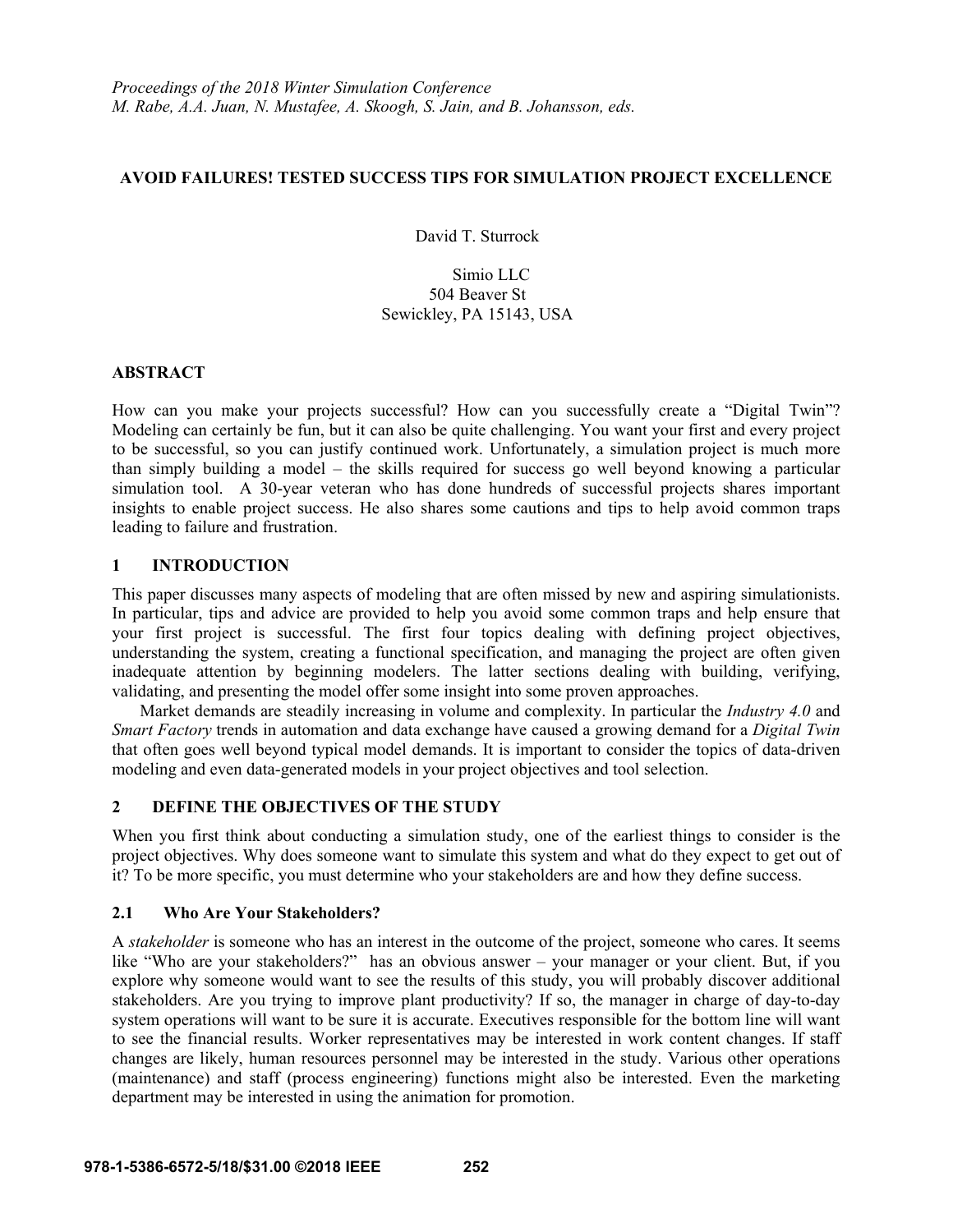Every project will have different stakeholders and obviously some stakeholders will be more interested than others. And, some stakeholders may be more important than others – like those who control the budget. While it is obvious that the most important stakeholders must be satisfied, do not ignore the others. Many times, the cooperation and satisfaction of the less important stakeholders can make or break your project.

### **2.2 How Do Your Stakeholders Define Success?**

The Pragmatic Marketing group has coined a phrase "Your opinion, while interesting, is irrelevant." This is basically saying that the customer's (or in this case, your stakeholder's) opinion about project success counts much more than your own. Even if you personally consider the project to have been an overwhelming success, if your most important stakeholders consider it to be a failure, your project is a failure.

It is important to probe your stakeholders to find out what their needs and expectations really are. Do they want to reduce headcount or expenses? Improve profits? Improve system predictability or reliability? Increase output? Improve customer service? In all cases, you need to find out not only what they value, but how they measure it and how they want to see the results.

It is wise to also be aware of any "hidden agendas." Is the real reason for performing a simulation analysis that someone required them to build a model? Sometimes a customer or source of funding will require a simulation model be built as a condition of a contract. In this case, the stakeholder's main objective may be to have a model that supports what they intend to do anyway. To quote the "Lost in Space" robot … "Danger, Will Robinson!" Starting out with the answer you must "prove" is a situation to be avoided at all cost. Sometimes stakeholders are secretly advocating a project failure – getting to know all the stakeholders on a more personal level can help unmask their motives.

Knowing how your most important stakeholders define (and hopefully even measure) success, now you are ready to write your high-level objectives. This will be the starting point for further project discussions so that everyone has a shared vision. This information also provides a good start for the detailed functional specification you will be doing at a later point.

## **2.3 How Will This Model Be Used?**

While you will eventually need detailed functional specifications (more on that below), at this point it is important to understand high-level project objectives. Is this a one-of model or will this model form the base for use in other sites or answering ongoing questions? Are you evaluating a potential change to an existing operation or is this a greenfield operation with perhaps very limited information available? Is this a traditional design evaluation or are your stakeholders interested in using the same model for planning and scheduling as well? Is the customer looking for a Digital Twin to represent the physical assets and interact with multiple data sources to provide dynamic system behavior?

Answers to the above questions can have major impact on the project scope, tool selection, modeling approach, and even the background of the people or team required for project implementation. For example, where the model will have a longer life you might implement a *data-driven approach* where much of the model behavior is represented in data tables for easier understanding and model maintenance. If you are interfacing to existing systems (like an MES), perhaps the basic model structure can be imported from those existing systems – using a *data-generated model approach* to provide a quick project start.

### **3 UNDERSTAND THE SYSTEM**

If you are lucky, this is your system that you are modeling and you know it well. More typically, even if the system is owned by your company, you do not know it well enough to accurately model it. Every system has subtleties which are often important. While it is not reasonable to expect a simulationist to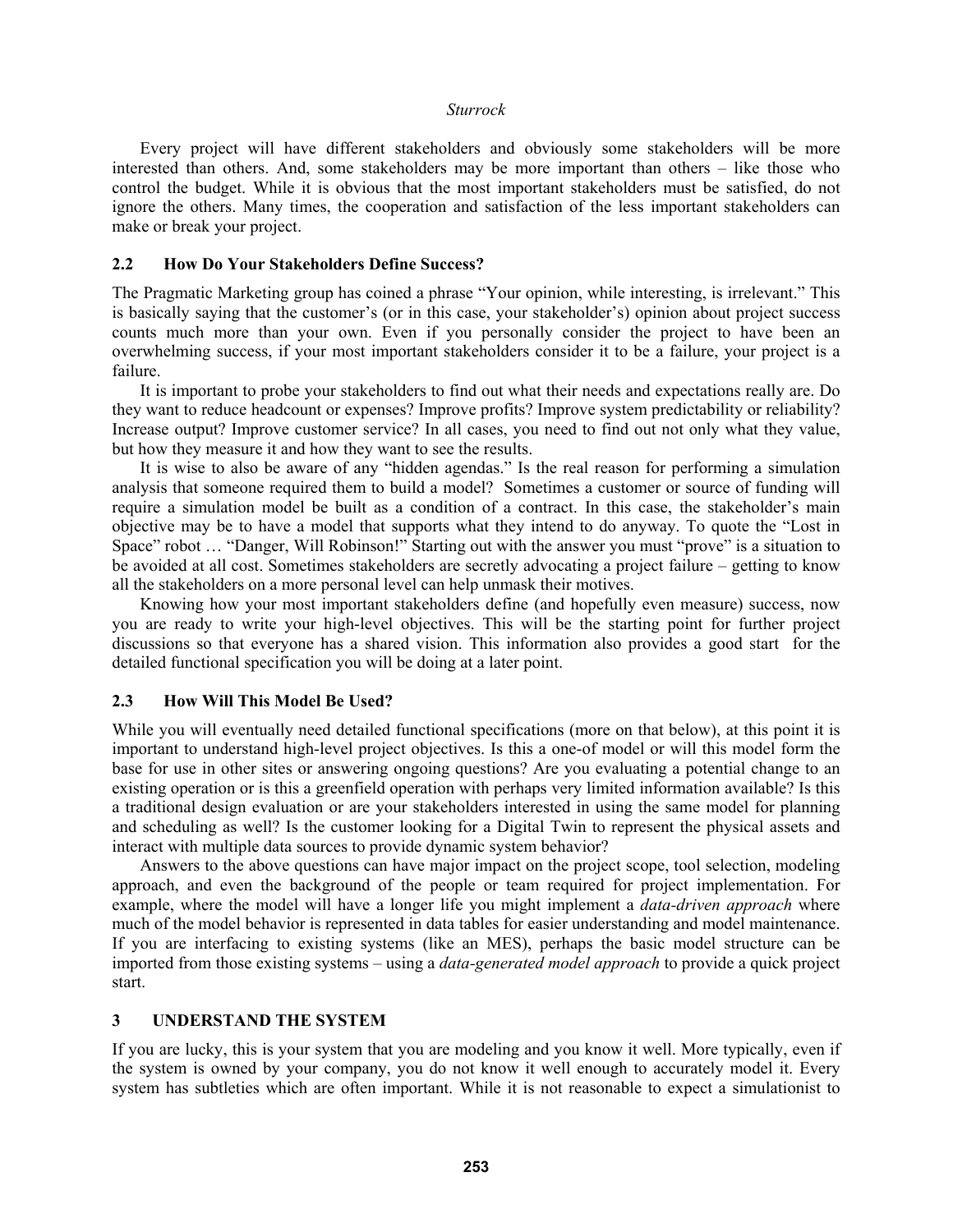know every system, a good simulationist should know the important questions to ask and be able to understand the answers.

One good way to start is to review the process so that you understand the key aspects. What are the entities? How are they being transformed? What are the constraints? If possible, take advantage of the opportunity to literally walk through the actual facility or a similar one to discover things that might be missed in a discussion or diagram review.

Ask questions. Ask more questions. Ask different people the same questions and don't be surprised that you get different answers. Your goal at this stage is not to solve the problem, but to understand the problem and the system well enough that you can describe and estimate the work. Part of this stage is to identify what you don't know, so that you can allow time and risk in the project for that enlightenment.

## **4 CREATE A FUNCTIONAL SPECIFICATION**

There is an old adage that says "If you don't know where you are going, how will you know when you get there?" That is especially true in simulation projects. A functional specification clarifies the model scope and level of detail. And, most importantly, it clearly defines the deliverables. It defines the objectives as well as the deliverables and determines how everyone will know when you are done. A functional specification should clarify the project and bring everyone into a common understanding of the deliverables. Topics should include:

- Objectives Summarize from your initial high-level objectives what you are intending to solve and what you are not intending to solve.
- Level of Detail A model is always just an approximation of reality and can always be improved. It is important to define the limits of this model. For example, the level of detail for a particular model might be suitable for comparing the relative productivity of alternate designs, but might have insufficient detail to provide a reliable prediction of absolute system productivity.
- Data Requirements Identify what data will be necessary to support the agreed level of detail. Where will these data come from? Who will be responsible for providing it? When will it be provided?
- Assumptions and Control Logic Summarize your understanding of the logic in various points in the system. List any assumptions that you will be making, so that you and all stakeholders have a common understanding of how much detail will be modeled for each part of the system. For example, details of dispatching, queue priority, and resource allocation should be agreed upon before modeling begins.
- Analysis and Reports Determine who will be involved in the analysis phase of the project. Define the form and content of the results to be delivered. A mock-up of a final report is an important part of a functional specification. On review of the mockup, the stakeholders will almost certainly identify things that are missing and things that are unnecessary. It is much better to identify such items at this point than at the final project presentation.
- Animations A certain level of animation is generally necessary for model development and validation. How important is animation to the stakeholders? In many cases, stakeholders initially may indicate that animation has little importance to them. My general experience is that once stakeholders have seen the 2D or 3D animation done in development, they appreciate its value for communication and later demand it as part of the deliverable.
- Due Date and Agility Simulation is often a process of discovery. As you model and learn about the system you will find new alternatives to explore and possibly areas of the model requiring more detail. Adequately exploring those areas can potentially make the project much more valuable. But, the best results possible have no value if they are delivered after the decision has been made. When are results expected? When is the absolute "drop-dead" date after which the results will have no value?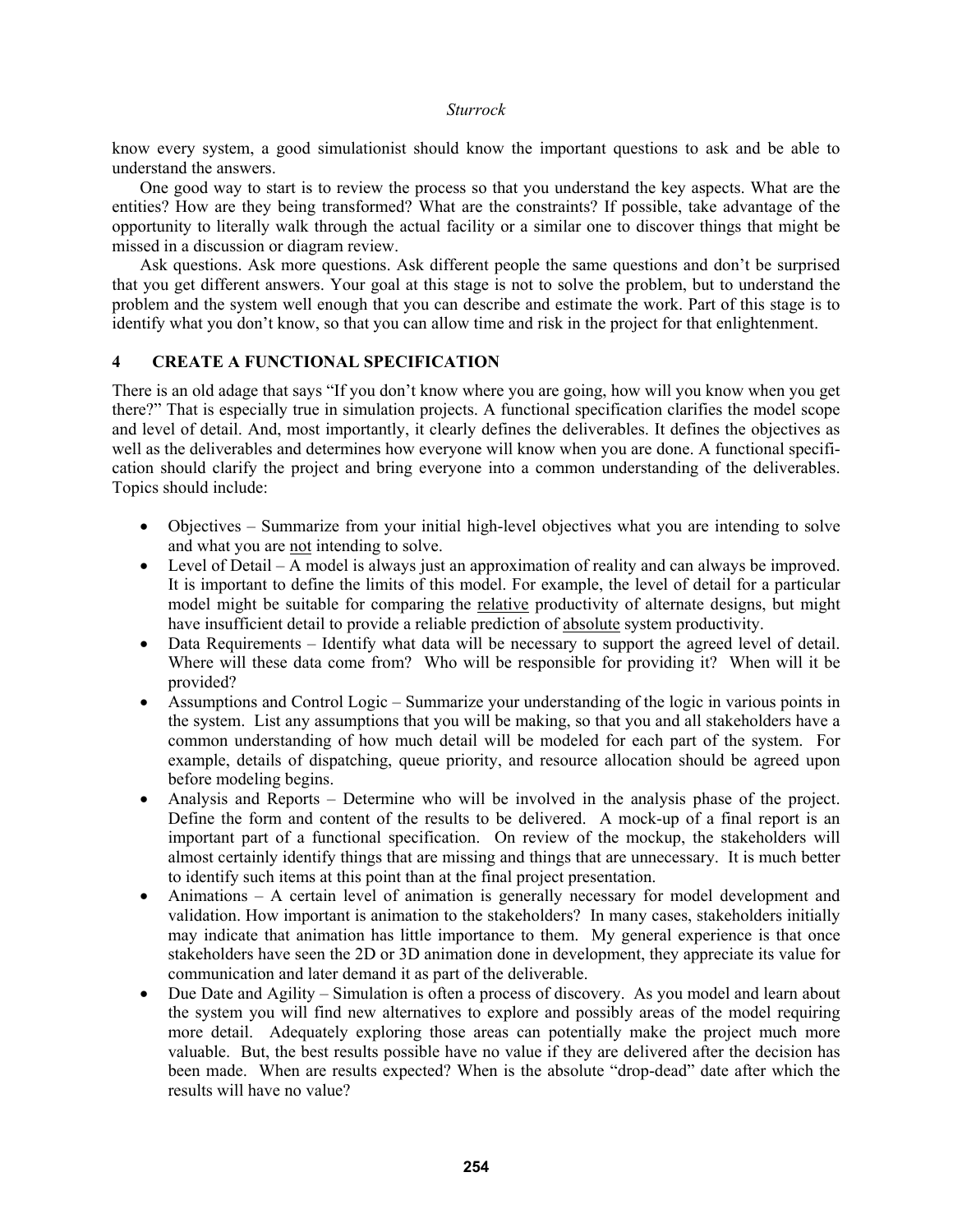You might think that your project doesn't need a functional specification or that it is too much formality for a small project or an internal project. It does not necessarily have to be formal. But, every project needs a functional specification and it should take about 5-10% of the total project time to finalize. Even a project that is expected to complete in a single day should devote perhaps 30-60 minutes of time defining scope and detail. This time spent thinking ahead will more than pay itself back later in the project. In fact, it is best not to think of this as *extra* time spent at the beginning of a project, but rather *moving* selected tasks from late in the project up to the earliest phase. For example, at some point you will certainly need to determine what data you need and where it will come from – moving that step to the beginning of the project has significant benefits.

Developing a prototype during the functional specification phase can be enlightening to all parties. You might find that it is easier or harder than you thought. The prototype does not have to be large – it should be just big enough to meet the needs of the moment, often illustrating potential simulation benefits to that particular application and identifying sources of confusion or modeling complexity. Even on the smallest project it is generally worth showing a quick model and asking the question: Is this what you mean? You might find that you have a totally different understanding than the stakeholders. Often a prototype model can be made that addresses a large percentage of what the stakeholders *say* they need. As soon as they see the prototype, they remember the complex situations and all the *other* needs that they neglected to identify earlier.

The final part of the functional specification phase is the sign-off. It should be made clear to everyone that this functional specification defines the project and that the project will be considered complete and successful when all of the aspects of the functional specification are delivered. Ideally, the final specification should be formally approved by at least the primary stakeholders to avoid later controversies.

### **5 MANAGE THE PROJECT**

While the best time to start a simulation study is very early in the associated project's lifecycle, that is unfortunately not the most common situation. It is far more common that simulation is first considered when problems are encountered late in the cycle; perhaps a short time before the final decisions must be made. At this point, everything becomes urgent, and you may even be "late" before you have started.

In such a situation, the temptation is to go into reactive mode, letting the urgency pull you in first one direction and then another. And, there is always pressure to skip important steps like deciding exactly what you want to accomplish (the functional specification phase). This tends to result in less than optimal work flow and even an incomplete project.

Manage the project, don't let it manage you. A project that is completed just *after* the decision is made is of little value. It is part of your job to manage the simulation project so that you provide valuable insight in a timely fashion. Note the words "valuable insight". All simulations are an approximation. Although a close approximation has more value, a rougher approximation can still provide valuable insight. If there is insufficient time to do the entire project well, then select a subset or a rougher approximation that you can do well in the time allotted. This should be reflected in the assumptions of the functional specification.

Simulation is often a process of discovery. You will gain knowledge as you go from the effort to accurately describe the system to the early simulation results. Often this new information may move the study into new directions. A certain amount of agility is appropriate in responding to such needs; however, too much agility can prevent project completion. At such times, you must take the difficult step of telling your stakeholders "no" and deferring such requests to a later project phase. While no one likes to hear the word "no", most stakeholders would prefer an honest "no" to a misleading "yes", which basically says "Yes, I will do what you request, but as a result the project may not return any useful results within your deadline." Budget your time so that the important tasks will be completed and only then allow the project to explore some unanticipated directions.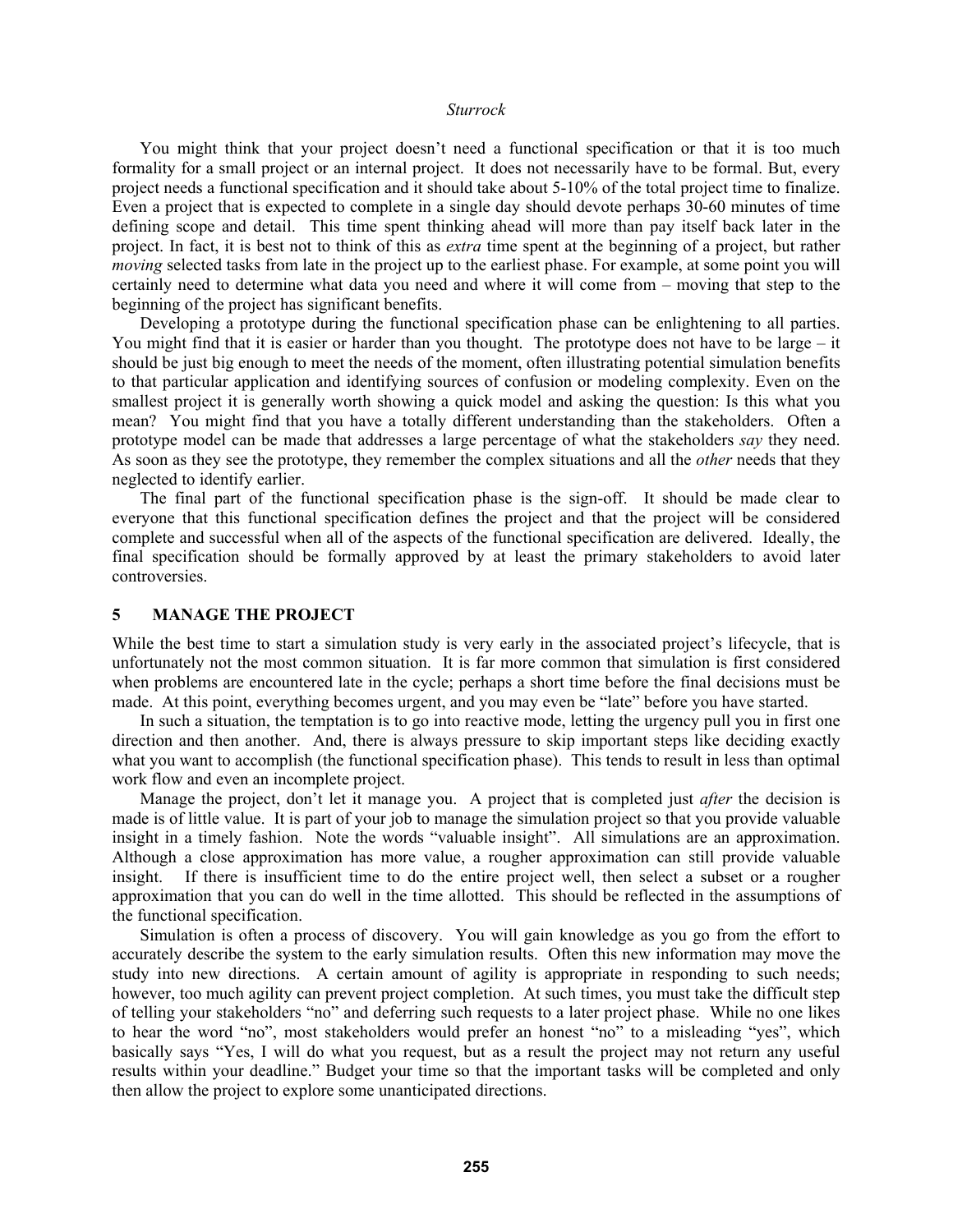## **6 COLLECT INPUT DATA**

The topic of input data often catches simulationists by surprise. And, it can easily be cause for project failure. In the days before the prevalence of computers and automation, it was typically the case that little or no data was available. Now, it is much more likely that you will be overwhelmed by data. Organizing and making sense of that data is often the challenge.

The first challenge is to know your data. Here is a simple, but fairly common example: Perhaps you collect some machine downtime data, and when you analyze it, you find that it has a minimum repair time of 8 minutes, a mode of 32 minutes and a maximum of 9.5 hours. Without an additional study you might not discover that the maximum repair time also included an 8 hour off-shift time when the repair started near the end of a shift. It would be easy to use such data incorrectly in the model and generate bad results. It is important to know your data and how good it is, "scrub" it clean of any invalid data, and perform an appropriate input analysis.

Since collecting data can be expensive, the objectives of your simulation study should be evaluated to determine where you need the most accurate data. For example, if you are evaluating operator utilization, it is important to have enough data related to the specific tasks for which the operators are responsible. However, the data related to another area of the system with no impact on operators may be able to be approximated. Some software contains features to help you evaluate the impact of input parameters on your output responses and recommend where to put additional data collection efforts.

You can also use your model and some pilot runs to help determine where you need better data by determining how sensitive the model is to different data values. You should check sensitivity to both the magnitude (e.g., the mean) and the variability (e.g., the range) – if the model results have little change when you use other reasonable input data, then your present numbers may be good enough. However, if you notice a significant change in results, with a relative minor change to magnitude or variability, then that may be an indication that you should spend more time and effort in assuring that you have the best data possible for that parameter.

You have already specified in your functional specification who is responsible for providing data and when. It is prudent to let people know well ahead of time when you need the data and at what point the project will be delayed without it. While you may be able to place blame on someone else for causing a late project, it is far better to work together to ensure that the project is on time and successful.

## **7 BUILD AND VERIFY THE MODEL (ITERATIVELY)**

Building a model is the process of creating a representation of the real system adequate to support meeting the stated objectives. Verifying the model is the process of ensuring that the model really does what you think it is doing. While building and verifying the model are two different tasks, they are covered under a single topic to emphasize the importance of always doing them iteratively.

### **7.1 Building the Model**

Novices will sometimes build a large part of the model, or perhaps even the entire model, before starting verification. This is a significant cause for project failure. When you start verifying a large model, there is so much going on that understanding the detailed interactions becomes difficult or impossible. It is much more effective to instead take an iterative approach – build a piece of the model, verify it, then continue adding additional pieces of logic to the model. Two very effective approaches to model building can be summarized as 'breadth first' or 'depth first'.

In '*breadth first*' modeling, you might build the entire model or a major section of it with a minimal level of detail. You can then verify that the model works before continuing on. This has the advantage of immediately generating a potentially useful model. Your first pass could actually be the prototype used in the functional specification. Another advantage is that you can more easily get stakeholder feedback from a complete (albeit not fully detailed) model, and get regular feedback on where more detail is required. You can sometimes even do some measure of validation (discussed later) as part of the iterative cycle.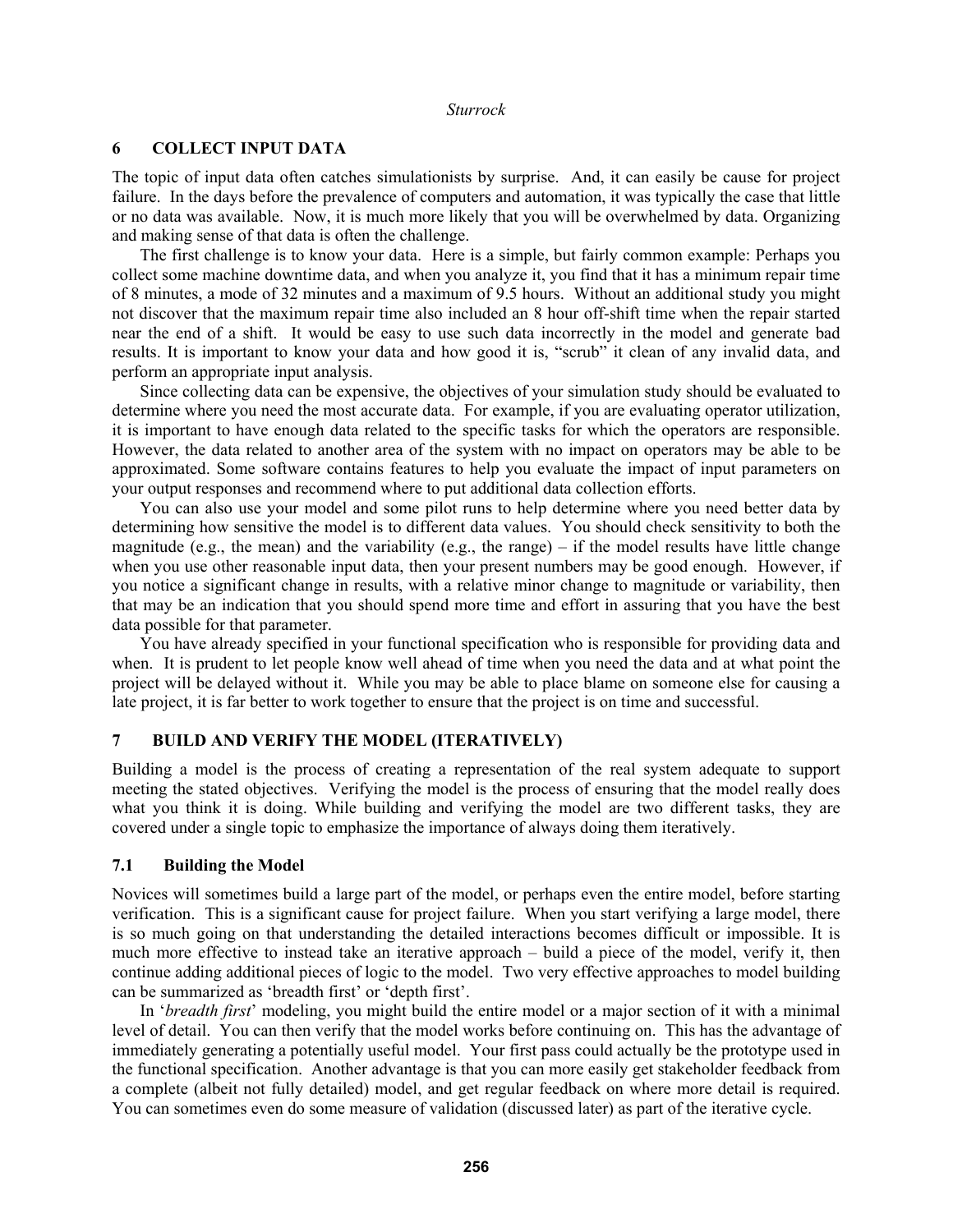In '*depth first*' modeling, you select one small section of the system and model it in the full detail required. You can verify this model section completely and in the extreme case never have to review it again. An advantage of this approach is the ability to modularize the model – particularly important if several people could be working on the model at once. A novice might choose to build an easy section of the model first to gain experience. A more experienced simulationist might implement the hardest or trickiest sections first to eliminate some project risk early on. A modeler with some "agile" background might do the highest priority or most important sections first. With this latter approach, at any stage the most-important aspects of the model have been completed. This helps reduce the risk of running out of time or budget without being able to produce any meaningful results.

'Breadth first' and 'depth first' approaches can also be combined by alternately adding some detail at the entire model level, then adding some detail to (or completing) a particular subsection. But the most important aspect is to add relatively small sections of model logic and then verify each section before adding more logic.

In each cycle of verification, you want to definitively answer two questions: Does the section of model I just built perform as I intended (e.g., are there bugs in the logic of this new section)? When this new section interacts with previously built sections of the model, does the entire model still perform as intended (e.g., are there bugs in the interactions between sections)? As your model gets larger, you might want to make your new sections smaller to make answering the second question easier.

## **7.2 Hey, this is Hard…**

Many simulation vendors would like you to think that modeling is easy, if only you choose their products. To be fair, some tools are easier to use than others, and some tools are easier to use in specific targeted applications than others. But, it is rarely *easy* to build a complex model in adequate detail to effectively solve the problem. Even the most experienced simulationist will often struggle to solve some problems. *A significant portion of modeling effort is often spent resolving modeling issues.* But, that's why modelers are so highly paid (or at least we modelers wish they were.)

But "forewarned is forearmed." Plan time for things to go wrong during modeling, because they often will. One obvious advantage of an expert user is knowledge of the tools – the ability to build a model quickly and accurately. A related, more subtle advantage is knowing how to use the tools to identify, isolate, and eradicate model bugs. Most products have some level of debugging tools. When you have a choice, select a product with the best debugging tools possible. Then, take the time to learn to use those tools effectively (see next section).

### **7.3 How Do You Verify a Model and How Do You Isolate a Problem When You Find It?**

The most obvious ways to find and diagnose model problems are to *watch the animation* and to *carefully examine the output results*. Most products also have a variety of other tools to support model verification. *Model trace* is often available that can provide great detail on exactly what is happening step by step in your model. You may want to start by watching a single entity go through the entire process. Typically, there will be controls in your software to allow you to *step* through a model or to *break execution* at a particular location, time, or condition. Often there will be a *watch* window that allows you to explore the detailed system state at any time or for any object to help further clarify what is happening. And, certainly, take advantage of any *dashboards* or other *interactive statistics and graphics* offered by your software.

The verification process is certain to be an enlightening and quite necessary part of the project. Unexpected results are not a problem – they indicate the learning that is a primary reason for doing a simulation. Unexplainable results are a problem. When the model generates an unexpected result, you need to use all your available tools to find the explanation. In some cases that might lead to discovery of a model bug that must be fixed. In other cases it leads to an "ah-ha" moment – a flash of enlightenment about how a complex system works.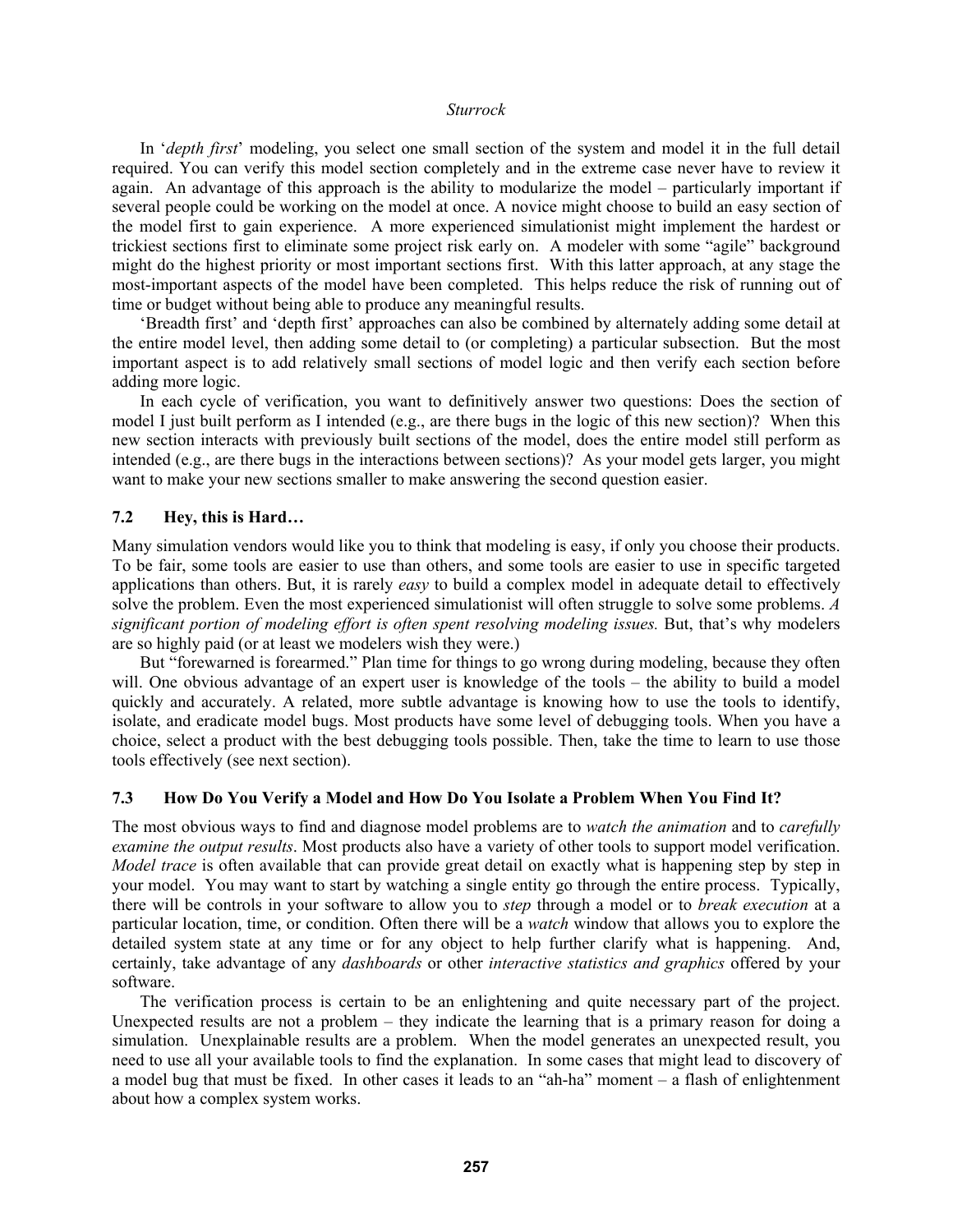## **7.4 Help From a Good Listener**

Even with all of the above, you might find that you have a situation that just doesn't look right, but you cannot explain why. It's time for a model walk-through.

Find a good listener, ideally a simulationist or one of your stakeholders, and go through all of the relevant model sections and explain to them what is going on. If your listener has the ability to understand what you are explaining and ask questions, that's a bonus. But in a large percentage of the time, *you will find your own problem* by methodically walking through the interactions. Keeping this in mind opens up wide possibilities for a candidate listener. An uninvolved co-worker, a spouse, or even a pet are good candidates. While dogs and cats can sometimes be good listeners, nothing beats a pet goldfish for a captive audience. The key is that explaining your model out loud seems to open up a different part of your brain and allows you to solve your own problem.

#### **7.5 How Do You Know When You Are Done?**

As mentioned earlier, a model is just an approximation of a real system. Usually, the modeler and the stakeholders want the model to be as accurate and comprehensive as possible. To avoid never-ending, late, and over-budget projects, you need to go back to your functional specification document. Your goal is to build a model with just enough detail to meet the stated objectives and no more!

Animation is an area where it is easy to "get lost." Animation can be the most fun and instantly gratifying work in the project. It is easy to let it take more time than it should. Most packages have some level of automatic animation. This is typically good enough for model verification. Likewise, many packages have some level of 2D or 3D animation that is very easy to generate. Some amount of this can make validation easier by providing an additional measure of reality and recognition by stakeholders. But, again you must go back to that section of the functional specification. Your final animation should be just good enough to meet the previously identified customer objectives, and no more!

#### **8 VALIDATE THE RESULTS**

Model validation needs to be done to determine if the model represents reality to the extent necessary to meet objectives. You can sometimes complete some measure of validation as you do the model building and verification iterations and should take advantage of every opportunity to do so. But, you will still need to do additional validation on the completed model. Perfect verification and validation is usually impossible because the only perfect model is the real system. But, there are some ways that you can attempt to demonstrate that the model is valid enough for project purposes.

One common validation technique is to start with a model of the existing system (assuming that the real system exists). Compare the results of the "as is" model against the performance of the real system. A stochastic comparison might take a representative period (e.g., 30 days or 30 weeks) and compare the average results over that period. Another approach is to make the model as deterministic as is feasible (e.g., use exact entity arrival times, exact failure data, etc.) and compare the results for that shorter period. Each of these approaches is valuable in their own way. In both cases you strive to identify and explain any significant differences.

Another validation technique is to use the experience of your stakeholders. They know the system well and should be able to watch an animation and provide some measure of confidence. You should also give them the opportunity to see the model perform under a wide variety of situations, such as high volume, low volume, or recovering from a failure. Ideally stakeholders should even be able to create such situations themselves, e.g., "I want to see Machine A fail …now."

While a single stakeholder can provide valuable insight, a group of stakeholders from different backgrounds can provide even greater value. Perhaps an engineer might say "Yes, you captured the design exactly as I described it," to which an operator might respond, "Maybe so, but we would never actually do it that way. Here's how we would run it…". At that point the simulation is already providing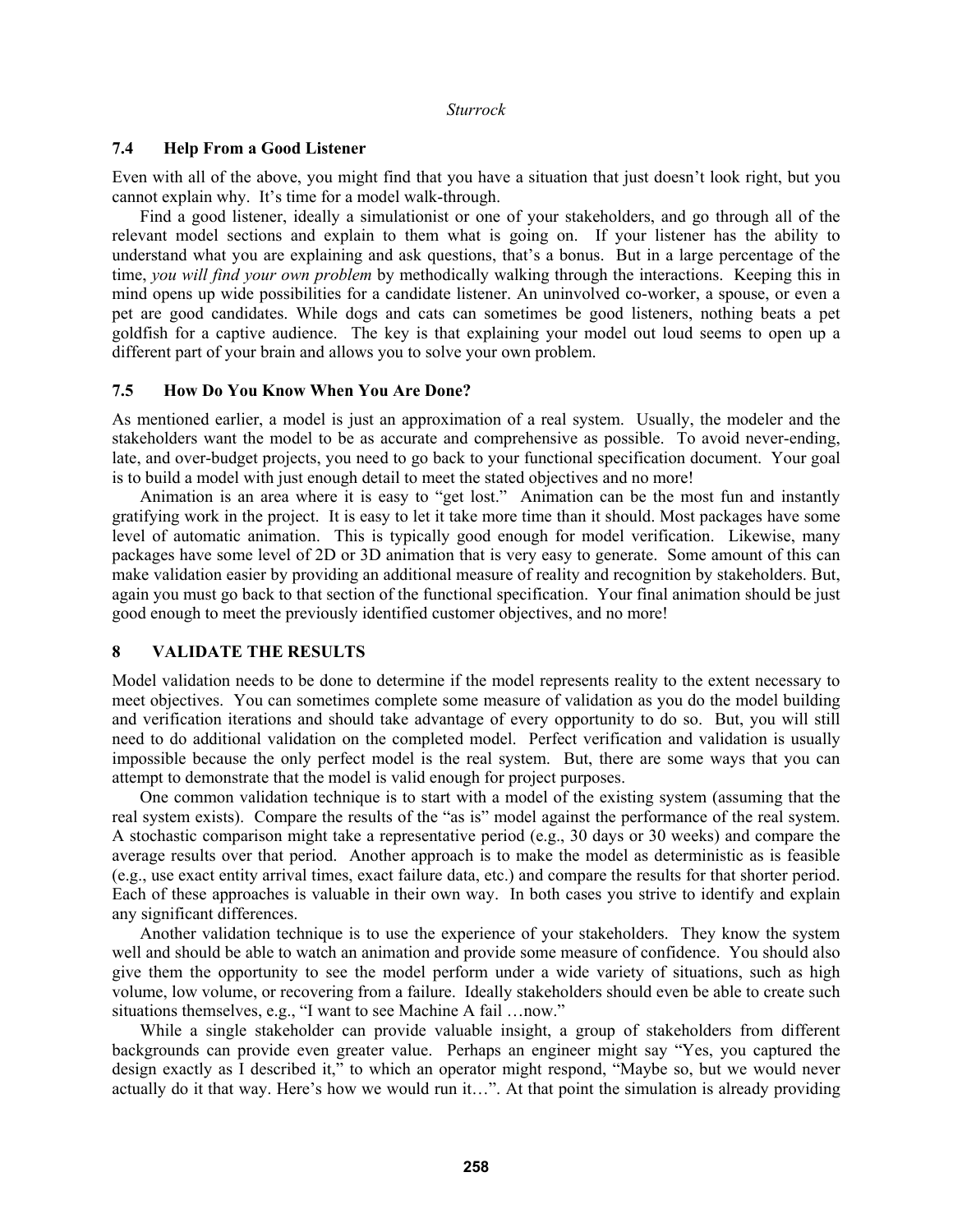significant value as a communication tool. Your role in the remainder of that meeting is to facilitate the discussion and take notes.

## **9 EXPERIMENT, ANALYZE, AND PRESENT THE RESULTS**

During the experimentation phase you will be generating the scenarios identified in the functional specification. Most likely, you will also need a few additional scenarios based on what you have learned as the project progressed. It is not unusual to start with the objective to evaluate four scenarios, but discover along the way that one of those no longer makes sense, but two additional scenarios are now worthy contenders. This is a natural result of the learning and improved understanding that is the outcome of most simulation studies.

The details of the statistical analysis are beyond the scope of this paper, but proper statistical analysis is critical. Since stochastic inputs are almost always involved, it is essential to do proper stochastic analysis of the output data including an adequate number of replications and appropriate depiction of the results. It is unfortunate, but true, that simulation models often rely heavily on input data estimates (e.g., "I think it usually requires 5–9 minutes.") and inadequate samples ("based on the 12 occurrences we observed …"). Look for software features that can help you understand how these estimates impact the accuracy of your results. See the additional reading section for some thorough treatment of appropriate experimentation and statistical analysis.

As with all the other portions of the project, make sure you provide enough time in the schedule for experimentation and analysis. Many times, if you fall behind on the model building, verification or validation phases of the project, you may find yourself in a time crunch for the analysis. Keep in mind that the reason for doing the simulation project is typically to analyze various scenarios, so make sure to plan accordingly and leave plenty of scheduled time for the final analysis phase.

Your primary goal should be to help your stakeholders make the best decision possible given the time and resources allocated. While you might have other personal goals such as to build credibility or make a profit, it is likely that those goals will be met if you concentrate on helping the stakeholders.

Consider the background and particular needs of each stakeholder before creating your report. Although you are probably proud of your model and the detailed way in which you solved complex problems, few stakeholders will share that interest. Most stakeholders are interested in three things. First, what alternatives were considered. Second, what are your conclusions or recommendations. Third, what supporting information can you provide to merit their confidence in your analysis.

Although you need to have data to support your conclusions, do not overwhelm your stakeholders with too many details. Try to provide information in the context needed. For example, instead of simply stating "Average driver utilization was 76%", you might say "Since the average driver utilization is high (76%), there is inadequate slack time to catch up during peak periods without causing line delays."

Don't over-represent the accuracy of the output data. Acknowledge and even emphasize to the stakeholders that the model is an approximation and it will not generate exact answers. Display your data with appropriate precision based on the accuracy of your data and modeling assumptions (e.g. 76.2% not 76.2315738%). And display the accuracy of your numbers when possible. Most stakeholders can relate to a confidence interval like  $76.2\% \pm 1.3\%$ .

#### **10 SUMMARY**

In spite of what you might have heard, doing simulation projects well is not easy. There are many ways that even an experienced simulationist can fail. In this paper we have discussed some common traps and ways to avoid them. While following these suggestions will not guarantee a bulls eye, it will certainly improve your chance of hitting the target.